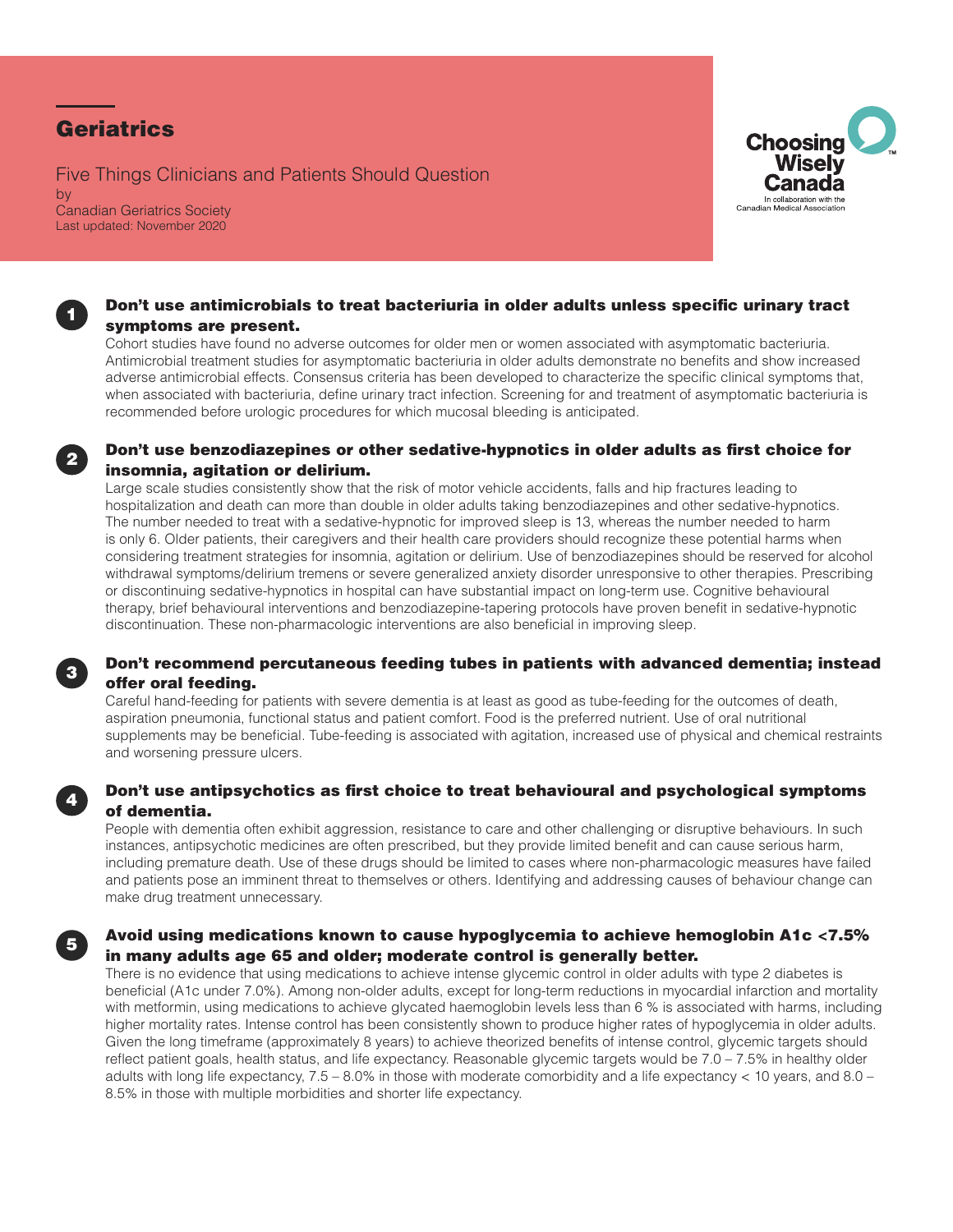#### How the list was created

The Canadian Geriatrics Society (CGS) established its Choosing Wisely Canada Top 5 recommendations by first establishing a small group of its Council members and Committee chairs to evaluate the American Geriatrics Society (AGS) Choosing Wisely® list. Feeling confident that the AGS recommendations reflected geriatric care in Canada, the list was presented to the CGS executive. After initial review by the CGS executive, each topic was reviewed in detail by selected Canadian geriatricians and other specialists with the relevant research and clinical expertise. This process was undertaken to ensure the recommendations and background information for each topic were valid and relevant for Canadian patients and our health care system. Ultimately, all five items were adopted with permission from the Five Things Physicians and Patients Should Question, © 2012 American Geriatrics Society.

#### Sources

1

2

Abrutyn E, et al. Does asymptomatic bacteriuria predict mortality and does antimicrobial treatment reduce mortality in elderly ambulatory women? Ann Intern Med. 1994 May 15;120(10):827-33. [PMID: 7818631.](https://www.ncbi.nlm.nih.gov/pubmed/7818631)

Nicolle LE. Asymptomatic bacteriuria in the elderly. Infect Dis Clin North Am. 1997 Sep;11(3):647-62. [PMID: 9378928.](https://www.ncbi.nlm.nih.gov/pubmed/9378928)

Nicolle LE, et al. Infectious diseases society of America guidelines for the diagnosis and treatment of asymptomatic bacteriuria in adults. Clin Infect Dis. 2005 Mar 1;40(5):643-54. [PMID: 15714408.](https://www.ncbi.nlm.nih.gov/pubmed/15714408)

Nordenstam GR, et al. Bacteriuria and mortality in an elderly population. N Engl J Med. 1986 May 1;314(18):1152-6. [PMID: 3960089.](https://www.ncbi.nlm.nih.gov/pubmed/3960089)

Allain H, et al. Postural instability and consequent falls and hip fractures associated with use of hypnotics in the elderly: A comparative review. Drugs Aging. 2005;22(9):749-65. [PMID: 16156679](https://www.ncbi.nlm.nih.gov/pubmed/16156679).

American Geriatrics Society 2012 Beers Criteria Update Expert Panel. American Geriatrics Society updated Beers Criteria for potentially inappropriate medication use in older adults. J Am Geriatr Soc. 2012 Apr;60(4):616-31. [PMID: 22376048.](https://www.ncbi.nlm.nih.gov/pubmed/22376048)

Finkle WD, et al. Risk of fractures requiring hospitalization after an initial prescription for zolpidem, alprazolam, lorazepam, or diazepam in older adults. J Am Geriatr Soc. 2011 Oct;59(10):1883-90. [PMID: 22091502](https://www.ncbi.nlm.nih.gov/pubmed/22091502).

McMillan JM, et al. Management of insomnia and long-term use of sedative-hypnotic drugs in older patients. CMAJ. 2013 Nov 19;185(17):1499-505. [PMID:](https://www.ncbi.nlm.nih.gov/pubmed/24062170)  [24062170.](https://www.ncbi.nlm.nih.gov/pubmed/24062170)

3 Allen VJ, et al. Use of nutritional complete supplements in older adults with dementia: Systematic review and meta-analysis of clinical outcomes. Clin Nutr. 2013 Dec;32(6):950-7. [PMID: 23591150](https://www.ncbi.nlm.nih.gov/pubmed/23591150).

Finucane TE, et al. Tube feeding in patients with advanced dementia: A review of the evidence. JAMA. 1999 Oct 13;282(14):1365-70. [PMID: 10527184.](https://www.ncbi.nlm.nih.gov/pubmed/10527184) Gabriel SE, et al. Getting the methods right--the foundation of patient-centered outcomes research. N Engl J Med. 2012 Aug 30;367(9):787-90. PMID: [22830434.](https://www.ncbi.nlm.nih.gov/pubmed/22830434)

Hanson LC, et al. Improving decision-making for feeding options in advanced dementia: A randomized, controlled trial. J Am Geriatr Soc. 2011 Nov;59(11):2009-16. [PMID: 22091750](https://www.ncbi.nlm.nih.gov/pubmed/22091750).

Palecek EJ, et al. Comfort feeding only: A proposal to bring clarity to decision-making regarding difficulty with eating for persons with advanced dementia. J Am Geriatr Soc. 2010 Mar;58(3):580-4. [PMID: 20398123](https://www.ncbi.nlm.nih.gov/pubmed/20398123).

Teno JM, et al. Decision-making and outcomes of feeding tube insertion: A five-state study. J Am Geriatr Soc. 2011 May;59(5):881-6. [PMID: 21539524](https://www.ncbi.nlm.nih.gov/pubmed/21539524).

4 Brodaty H, et al. Meta-analysis of nonpharmacological interventions for neuropsychiatric symptoms of dementia. Am J Psychiatry. 2012 Sep;169(9):946-53. [PMID: 22952073](https://www.ncbi.nlm.nih.gov/pubmed/22952073).

Gill SS, et al. Antipsychotic drug use and mortality in older adults with dementia. Ann Intern Med. 2007 Jun 5;146(11):775-86. [PMID: 17548409](https://www.ncbi.nlm.nih.gov/pubmed/17548409) Gill SS, et al. Atypical antipsychotic drugs and risk of ischaemic stroke: Population based retrospective cohort study. BMJ. 2005 Feb 26;330(7489):445. [PMID: 15668211](https://www.ncbi.nlm.nih.gov/pubmed/15668211).

Joller P, et al. Approach to inappropriate sexual behaviour in people with dementia. Can Fam Physician. 2013 Mar;59(3):255-60. [PMID: 23486794](https://www.ncbi.nlm.nih.gov/pubmed/23486794). Lee PE, et al. Atypical antipsychotic drugs in the treatment of behavioural and psychological symptoms of dementia: Systematic review. BMJ. 2004 Jul 10;329(7457):75. [PMID: 15194601.](https://www.ncbi.nlm.nih.gov/pubmed/15194601)

Rochon PA, et al. Antipsychotic therapy and short-term serious events in older adults with dementia. Arch Intern Med. 2008 May 26;168(10):1090-6. PMID: [18504337.](https://www.ncbi.nlm.nih.gov/pubmed/18504337)

Schneider LS, et al. Efficacy and adverse effects of atypical antipsychotics for dementia: Meta-analysis of randomized, placebo-controlled trials. Am J Geriatr Psychiatry. 2006 Mar;14(3):191-210. [PMID: 16505124.](https://www.ncbi.nlm.nih.gov/pubmed/16505124)

Seitz DP, et al. Efficacy and feasibility of nonpharmacological interventions for neuropsychiatric symptoms of dementia in long term care: A systematic review. J Am Med Dir Assoc. 2012 Jul;13(6):503,506.e2. [PMID: 22342481](https://www.ncbi.nlm.nih.gov/pubmed/22342481).

5 ACCORD Study Group, et al. Long-term effects of intensive glucose lowering on cardiovascular outcomes. N Engl J Med. 2011 Mar 3;364(9):818-28. [PMID:](https://www.ncbi.nlm.nih.gov/pubmed/21366473)  [21366473.](https://www.ncbi.nlm.nih.gov/pubmed/21366473)

Action to Control Cardiovascular Risk in Diabetes Study Group, et al. Effects of intensive glucose lowering in type 2 diabetes. N Engl J Med. 2008 Jun 12;358(24):2545-59. [PMID: 18539917.](https://www.ncbi.nlm.nih.gov/pubmed/18539917)

ADVANCE Collaborative Group, et al. Intensive blood glucose control and vascular outcomes in patients with type 2 diabetes. N Engl J Med. 2008 Jun 12;358(24):2560-72. [PMID: 18539916.](https://www.ncbi.nlm.nih.gov/pubmed/18539916)

Canadian Diabetes Association. 2013 Clinical practice guidelines for the prevention and management of diabetes in Canada. Can J Diabetes. 2013 April 1;37:S1-212.

Duckworth W, et al. Glucose control and vascular complications in veterans with type 2 diabetes. N Engl J Med. 2009 Jan 8;360(2):129-39. PMID: [19092145.](https://www.ncbi.nlm.nih.gov/pubmed/19092145)

Effect of intensive blood-glucose control with metformin on complications in overweight patients with type 2 diabetes (UKPDS 34). UK prospective diabet es study (UKPDS) group. Lancet. 1998 Sep 12;352(9131):854-65. [PMID: 9742977](https://www.ncbi.nlm.nih.gov/pubmed/9742977).

Finucane TE. "Tight control" in geriatrics: The emperor wears a thong. J Am Geriatr Soc. 2012 Aug;60(8):1571-5. [PMID: 22881447.](https://www.ncbi.nlm.nih.gov/pubmed/22881447)

Kirkman MS, et al. Diabetes in older adults: A consensus report. J Am Geriatr Soc. 2012 Dec;60(12):2342-56. [PMID: 23106132](https://www.ncbi.nlm.nih.gov/pubmed/23106132)

Montori VM, et al. Glycemic control in type 2 diabetes: Time for an evidence-based about-face? Ann Intern Med. 2009 Jun 2;150(11):803-8. PMID: [19380837.](https://www.ncbi.nlm.nih.gov/pubmed/19380837)